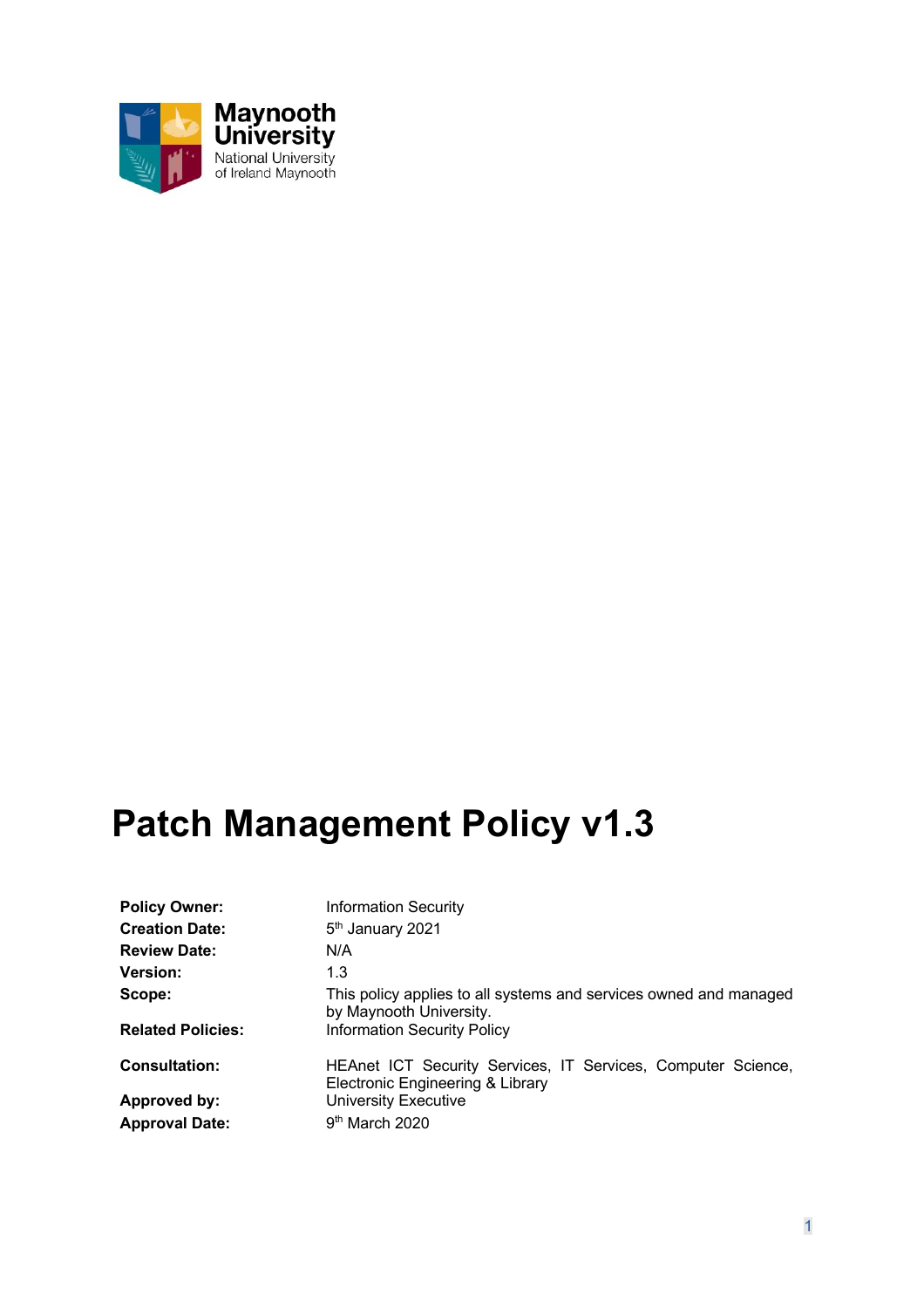# **Revision History**

| <b>Version</b> | <b>Date</b> | <b>Comment</b>                                                   |
|----------------|-------------|------------------------------------------------------------------|
| 1.0            | 17.6.19     | Original Release                                                 |
| 1.1            | 28.01.20    | Updated following additional consultation                        |
| 1.2            | 02.03.20    | Updated to reflect input from University Executive               |
| 1.3            | 05.01.21    | Added 'Approved by' and 'Approval Date' following internal audit |

Next Review Date: 2022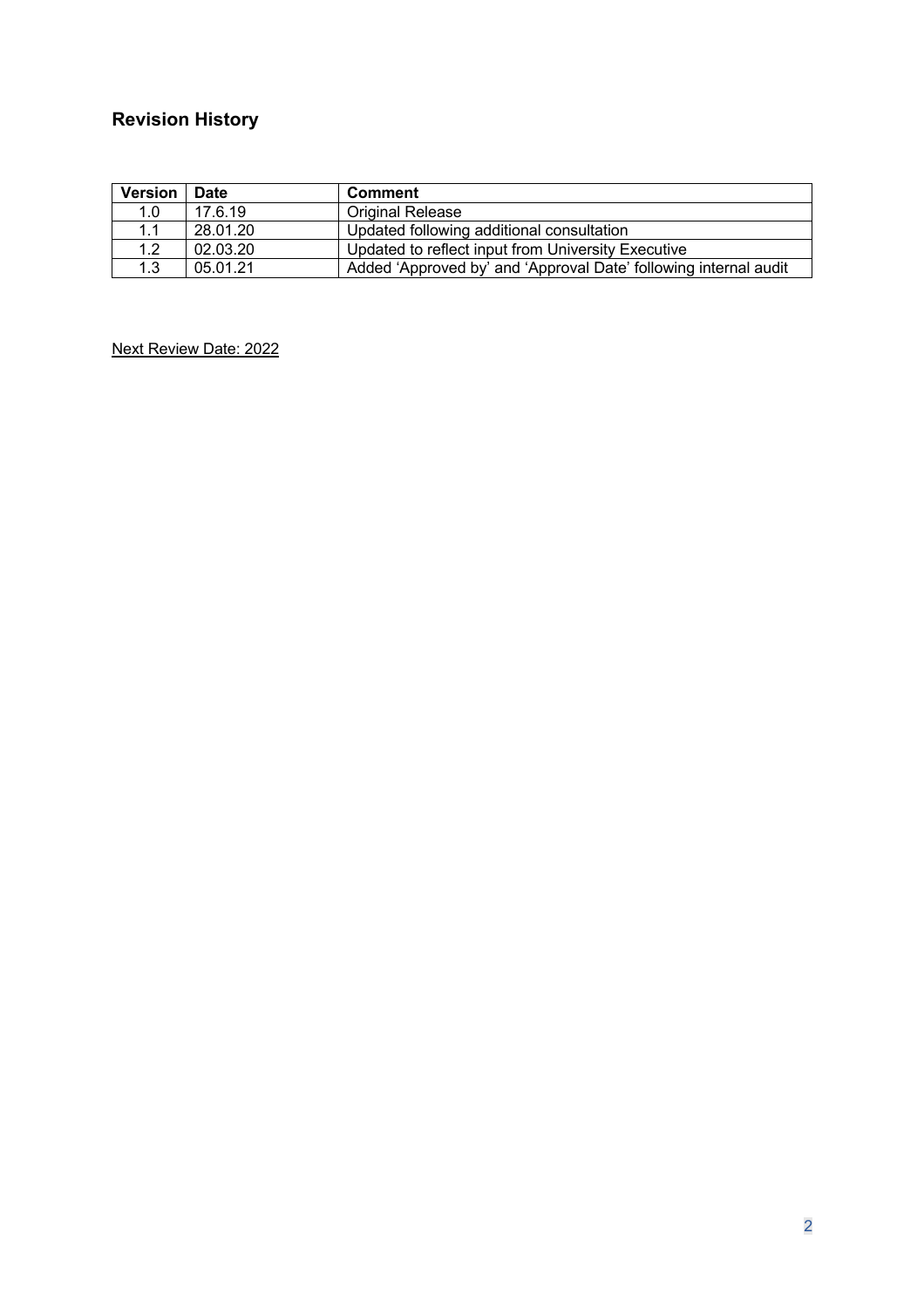# **Table of Contents**

| 2              |     |  |  |
|----------------|-----|--|--|
| 3 <sup>7</sup> |     |  |  |
|                |     |  |  |
|                |     |  |  |
|                | 5.1 |  |  |
|                | 5.2 |  |  |
|                | 5.3 |  |  |
|                | 5.4 |  |  |
|                | 5.5 |  |  |
| 6              |     |  |  |
|                |     |  |  |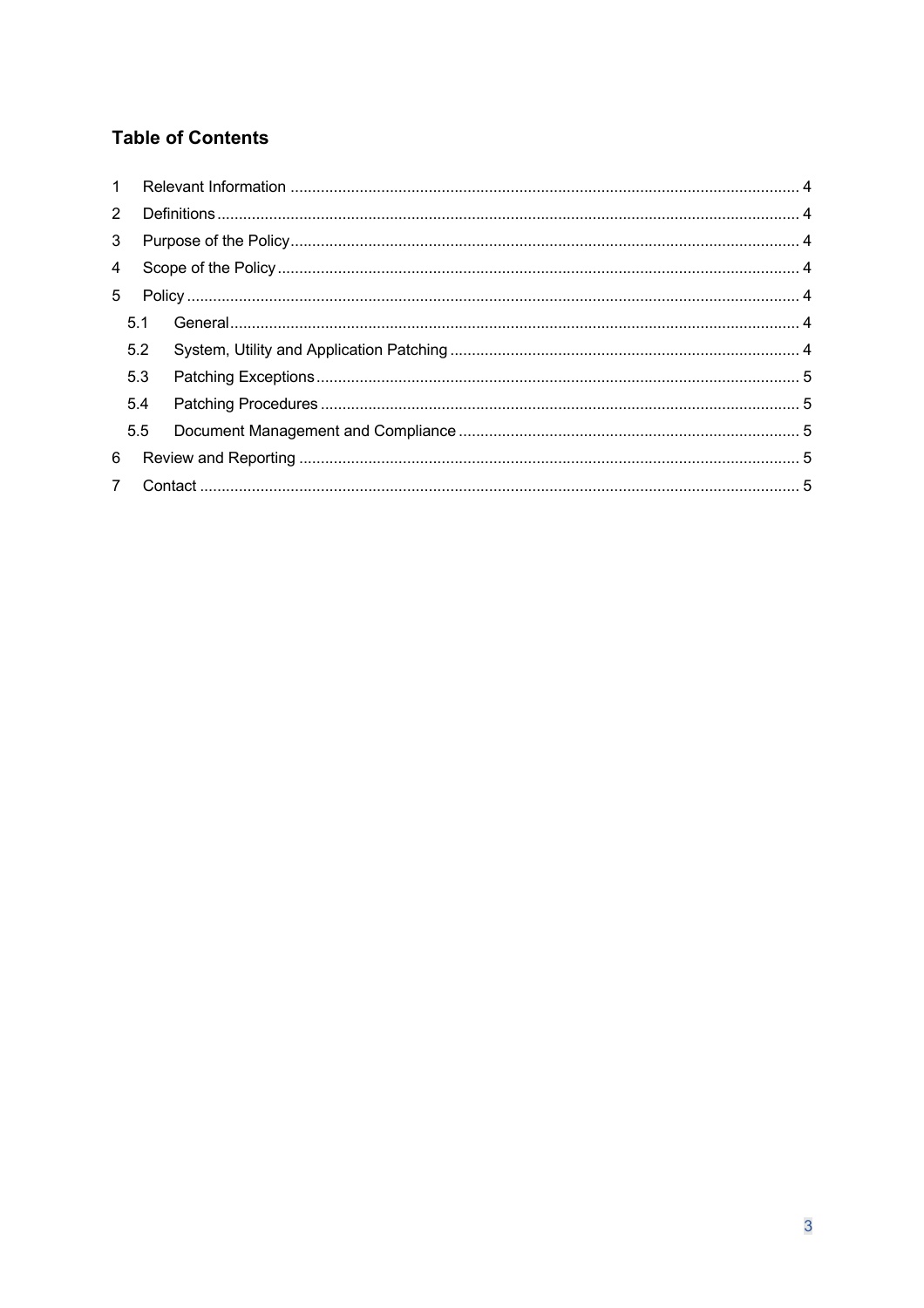# **1 Relevant Information**

Maynooth University has a responsibility to uphold the confidentiality, integrity and availability of the data held on its IT systems onsite, offsite and inclusive of systems and services supplied by the third parties. Patch management is an area of systems management that involves acquiring, testing and installing multiple patches (software updates/code changes), to an administered computer system. The system administrator ensures that patches are installed properly, and all associated procedures are documented. Effective implementation of this policy reduces the likelihood of IT system compromise from a malicious threat actor or threat source.

#### **2 Definitions**

**Vulnerability** - Weakness in system or application that allows attackers or abusers to an take advantage and affect the system/application confidentiality, integrity or availability

**Patch** - Is a code or software update that covers/solves a certain vulnerability

**IT Systems** – Workstations, Servers (physical and virtual), System Components, Firmware, Networks (including hardwired, Wi-Fi, switches, routers, etc.), Mobile Devices, Hardware, Software (databases, platforms, etc.), Applications and cloud services.

#### **3 Purpose of the Policy**

This document describes the requirements for maintaining up-to-date operating systems security patches, software and firmware version levels on all the systems and services owned and managed by Maynooth University and on services provided by the third parties.

# **4 Scope of the Policy**

This policy applies to:

- Workstations, servers, networks, hardware devices, software and applications owned and managed by the University. This includes third parties supporting Maynooth University's IT Systems.
- Systems that contain University data owned and managed by University's IT department.
- Third party suppliers of IT systems and services.

# **5 Policy**

#### **5.1 General**

All system components and software shall be protected from known vulnerabilities by installing applicable vendor supplied security patches. System components and devices attached to the Maynooth University's network shall be regularly maintained by applying critical security patches within **thirty (30) days** after release by the vendor. Other patches not designated as critical by the vendor shall be applied on a normal maintenance schedule as defined by normal systems maintenance and support operating procedures.

# **5.2 System, Utility and Application Patching**

A regular schedule shall be developed for security patching of all Maynooth University's systems and devices. Patching shall include updates to all operating systems as well as office productivity software, data base software, third party applications, and mobile devices under the direct management of Maynooth University's IT department.